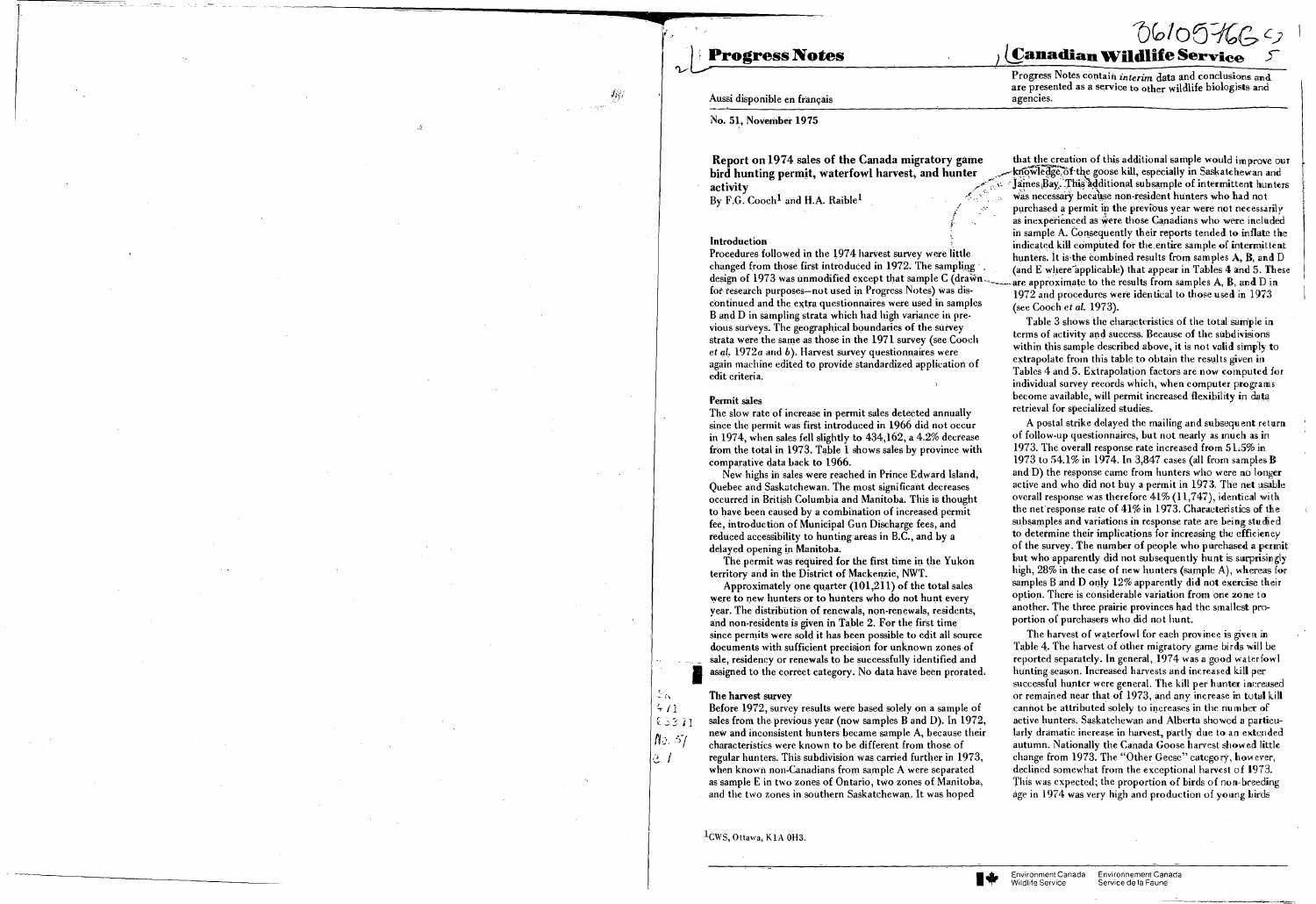was greatly reduced in many parts of the Arctic by prolonged snow cover in the spring.

For the first time it was possible to conduct a harvest survey in the Mackenzie District, NWT and in the Yukon. A Species Composition survey will be run there in 1975. Because the permit was available for the first time in the Territories, all hunters were allocated to sample A. The reliability of the harvest survey in the Territories in 1974 was low. It should improve in future as the use of permits becomes generally accepted.

Table 5 shows 1974 estimates of average daily bag, season bag, and numbers of man-days of recreation spent hunting waterfowl. Because a hunter may hunt more than one species group, it is not possible at present to add together the harvest estimates for waterfowl and other migratory game birds and to derive national totals of recreational hunting activity. This has been a problem for several years, and a major redesign of the harvest survey questionnaire is needed in order to solve it. Several experimental designs were tested in 1973, but results are not yet available.

#### References

Cooch, F.G., G.W. Kaiser, and L. Wight, 1972a. Report on sales of the Canada migratory game bird hunting permit, migratory game bird harvest and hunter activity, 1971. Progr. Note No. 28, 25 p.

Cooch, F.G., G.W. Kaiser, and L. Wight. 1972b. Species of waterfowl and age and sex ratios of ducks harvested in Canada during the 1971 season. Progr. Note No. 29. 52 p.

Cooch, F.G., G.W. Kaiser, and L. Wight. 1973. Report on 1972 sales of the Canada migratory game bird hunting permit, migratory game bird harvest and hunter activity. Progr. Note No. 34. 10 p.

For previous Progress Notes related to sales of the Canada migratory game bird hunting permit and harvest of waterfowl refer to Progress Notes 2, 4, 5, 9, 10, 16, 22, 28, 34 and 41.

#### Table 1

### Permit sales by province of purchase, 1974

|                    |      | Nfld.  | PEI   | <b>NS</b> | NB. | Oue.         | Ont.                                                           | Man.  | Sask. | Alta. | BC  | <b>NWT</b>               | Yukon | Total<br>residents |
|--------------------|------|--------|-------|-----------|-----|--------------|----------------------------------------------------------------|-------|-------|-------|-----|--------------------------|-------|--------------------|
| Canadian residents |      | 25,070 |       |           |     |              | 5,023 13,752 11,616 57,103 128,779 35,118 48,111 65,282 27,488 |       |       |       |     | .589                     |       | 316 418,247        |
| Non-residents      |      | 57     | 15    | 39        | 300 | 1,242        | 7.690                                                          | 2.049 | 3.393 | 845   | 276 | $\bf{2}$                 | 7     | 15,915             |
| Total              | 1974 | 25.127 |       |           |     |              | 5,038 13,791 11,916 58,345 136,469 37,167 51,504 66,127 27,764 |       |       |       |     | 591                      |       | 323 434.162        |
|                    | 1973 | 27.919 |       |           |     |              | 4,972 15.071 12.869 57.247 141.277 41.711 51.307 67.012 33.456 |       |       |       |     |                          |       | $-452.841$         |
|                    | 1972 | 23.682 |       |           |     |              | 4,492 12,158 11,336 53,982 131,427 41,133 50,004 63,309 31,032 |       |       |       |     | $\overline{\phantom{0}}$ |       | $-421.677$         |
|                    | 1971 | 23.460 |       |           |     |              | 4,513 11,381 11,146 50,276 133,563 40,960 49,448 62,902 30,225 |       |       |       |     |                          |       | $-418.237$         |
|                    | 1970 | 21.347 | 3.926 |           |     |              | 9,926 10,293 46,009 135,231 39,230 47,722 59,986 31,350        |       |       |       |     | $\overline{\phantom{0}}$ |       | $-405.650$         |
|                    | 1969 | 19.089 | 3.794 |           |     |              | 8,848 10,110 39,477 134,037 41,611 45,347 53,602 32,764        |       |       |       |     |                          |       | $-389,325$         |
|                    | 1968 | 17.645 | 3.649 | 9.022     |     | 9,558 37,110 | 139,182 38,712 43,596 53,623 33,301                            |       |       |       |     | -                        |       | $-385,553$         |
|                    | 1967 | 14.863 | 3.094 | 7.883     |     |              | 7,739 32,491 146,493 35,620 44,651 55,892 33,195               |       |       |       |     | ÷,                       |       | $-383,032$         |
|                    | 1966 | 13.269 | 3,271 | 7,220     |     |              | 8,535 35,868 144,063 37,784 44,744 52,911 32,394               |       |       |       |     |                          |       | $-380,059$         |

### Table 2

Permit sales by resident/non resident and renewal/non renewal by province and zone of sale

|            |                         |         | Total purchases |            |         | Renewals |                | Non-Renewals |        |              |  |
|------------|-------------------------|---------|-----------------|------------|---------|----------|----------------|--------------|--------|--------------|--|
|            | Stratum                 | Total   | Res.            | Non-res.   | Total   | Res.     | Non-res.       | Total        | Res.   | Non-res.     |  |
| Nfld.      | 1                       | 22,626  | 22,588          | 38         | 15,876  | 15,859   | $17\,$         | 6,750        | 6,729  | 21           |  |
|            | $\overline{2}$          | 2,501   | 2,482           | 19         | 1,932   | 1,925    | $\overline{7}$ | 569          | 557    | 12           |  |
|            | Total                   | 25,127  | 25,070          | 57         | 17,808  | 17,784   | 24             | 7,319        | 7,286  | 33           |  |
| PEI        | Total                   | 5,038   | 5,023           | 15         | 3,889   | 3,882    | 7              | 1,149        | 1,141  | $\bf{8}$     |  |
| NS         | $\bf{l}$                | 9,699   | 9,664           | 35         | 7,467   | 7,442    | 25             | 2,232        | 2,222  | 10           |  |
|            | $\overline{2}$          | 4,092   | 4,088           | 4          | 2,826   | 2,823    | 3              | 1,266        | 1,265  | $\mathbf{l}$ |  |
|            | Total                   | 13,791  | 13,752          | 39         | 10,293  | 10,265   | 28             | 3,498        | 3,487  | $\mathbf{u}$ |  |
| <b>NB</b>  | 1                       | 8,573   | 8,391           | 182        | 6,236   | 6,136    | 100            | 2,337        | 2,255  | 82           |  |
|            | $\overline{2}$          | 3,343   | 3,225           | 118        | 2,360   | 2,302    | 58             | 983          | 923    | 60           |  |
|            | Total                   | 11,916  | 11,616          | 300        | 8,596   | 8,438    | 158            | 3,320        | 3,178  | 142          |  |
| Que.       | ı                       | 46,901  | 46,116          | 785        | 36,789  | 36,320   | 469            | 10,112       | 9,796  | 316          |  |
|            | $\overline{2}$          | 11,444  | 10,987          | 457        | 8,267   | 7,931    | 336            | 3,177        | 3,056  | 121          |  |
|            | Total                   | 58,345  | 57,103          | 1,242      | 45,056  | 44,251   | 805            | 13,289       | 12,852 | 437          |  |
| Ont.       | $\mathbf{l}$            | 39,460  | 36,814          | 2,646      | 31,865  | 29,822   | 2,043          | 7,595        | 6,992  | 603          |  |
|            | $\boldsymbol{2}$        | 73,230  | 72,441          | 789        | 61,035  | 60,513   | 522            | 12,195       | 11,928 | 267          |  |
|            | 3                       | 23,779  | 19,524          | 4,255      | 16,400  | 14,373   | 2,027          | 7,379        | 5,151  | 2,228        |  |
|            | Total                   | 136,469 | 128,779         | 7,690      | 109,300 | 104,708  | 4,592          | 27,169       | 24,071 | 3,098        |  |
| Man.       | $\bf{l}$                | 33,915  | 32,054          | 1,861      | 29,435  | 28,163   | 1,272          | 4,480        | 3,891  | 589          |  |
|            | $\overline{2}$          | 3,252   | 3,064           | 188        | 2,608   | 2,522    | 86             | 644          | 542    | 102          |  |
|            | Total                   | 37,167  | 35,118          | 2,049      | 32,043  | 30,685   | 1,358          | 5,124        | 4,433  | 691          |  |
| Sask.      | 1                       | 19,465  | 18,364          | 1,101      | 14,061  | 13,455   | 606            | 5,404        | 4,909  | 495          |  |
|            | $\overline{\mathbf{c}}$ | 9,861   | 9,583           | 278        | 7,042   | 6,884    | 158            | 2,819        | 2,699  | 120          |  |
|            | $\overline{\mathbf{3}}$ | 22,178  | 20,164          | 2,014      | 15,478  | 14,453   | 1,025          | 6,700        | 5,711  | 989          |  |
|            | Total                   | 51,504  | 48,111          | 3,393      | 36,581  | 34,792   | 1,789          | 14,923       | 13,319 | 1,604        |  |
| Alta.      | 1                       | 25,529  | 24,923          | 606        | 18,328  | 18,017   | 311            | 7,201        | 6,906  | 295          |  |
|            | $\boldsymbol{2}$        | 40,598  | 40,359          | 239        | 28,686  | 28,585   | 101            | 11,912       | 11,774 | 138          |  |
|            | Total                   | 66,127  | 65,282          | 845        | 47,014  | 46,602   | 412            | 19,113       | 18,680 | 433          |  |
| BC         | $\mathbf{I}$            | 12,493  | 12,266          | 227        | 9,143   | 9,063    | ${\bf 80}$     | 3,350        | 3,203  | 147          |  |
|            | $\boldsymbol{2}$        | 15,271  | 15,222          | 49         | 12,686  | 12,676   | 10             | 2,585        | 2,546  | 39           |  |
|            | Total                   | 27,764  | 27,488          | 276        | 21,829  | 21,739   | 90             | 5,935        | 5,749  | 186          |  |
| <b>NWT</b> | Total                   | 591     | 589             | $\sqrt{2}$ | 261     | 260      | 1              | 330          | 329    | $\mathbf{l}$ |  |
| Yukon      | Total                   | 323     | 316             | Ź,         | 63      | 62       | $\bf{l}$       | 260          | 254    | 6            |  |
| Total      |                         | 434,162 | 418,247         | 15,915     | 332,733 | 323,468  | 9,265          | 101,429      | 94,779 | 6,650        |  |

 $\mathbf{3}$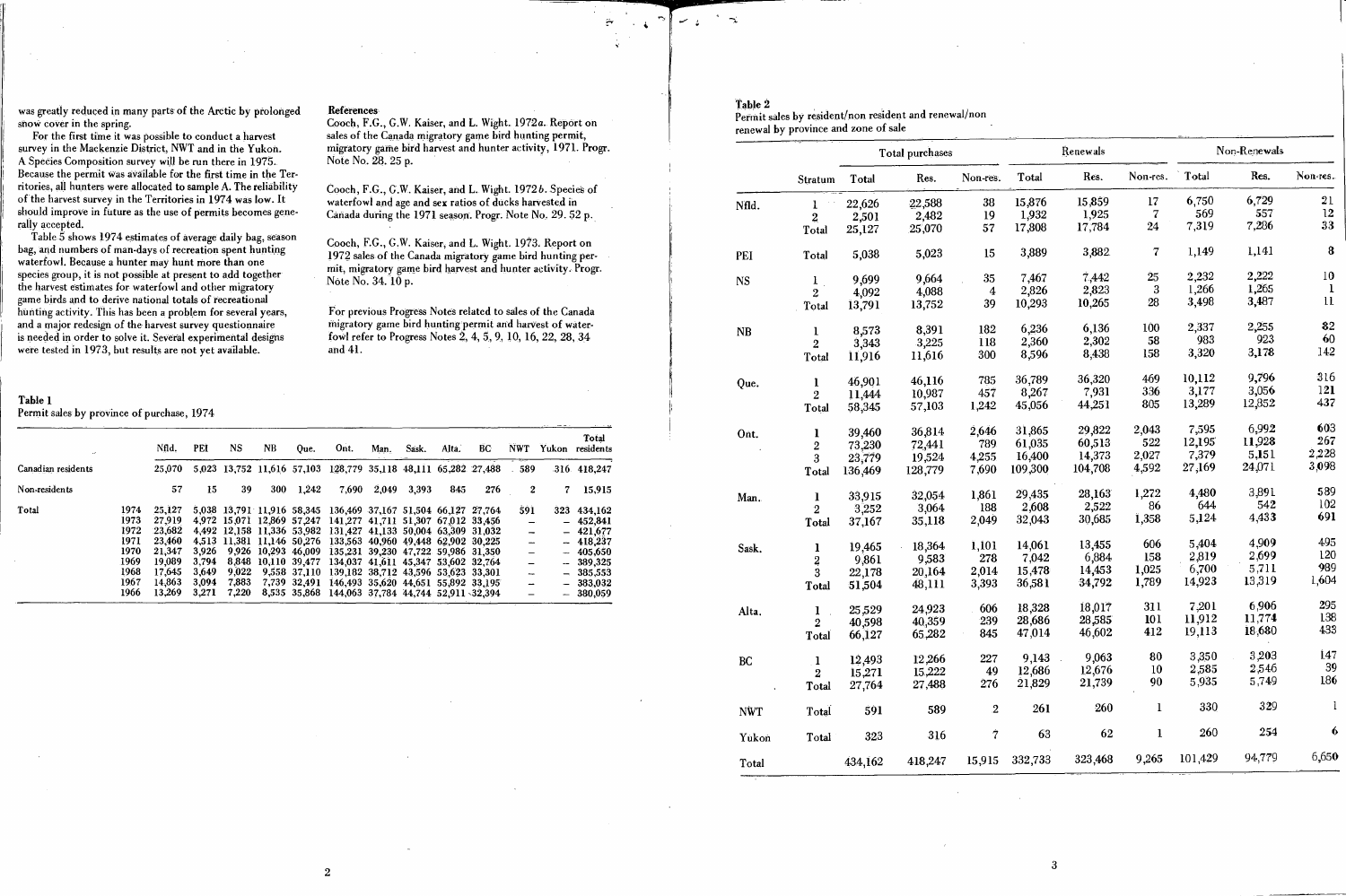# Table 3<br>Sample selection and response to the questionnaires<br>in the harvest survey, 1974

|            |                   |                 | Characteristics of the sample |                   |      |                     |                   |                |                         |      |  |  |
|------------|-------------------|-----------------|-------------------------------|-------------------|------|---------------------|-------------------|----------------|-------------------------|------|--|--|
|            |                   | Total           |                               | Total<br>receipts |      | Number of<br>permit | Active<br>hunters |                | Successful<br>hunters - |      |  |  |
| Province   | Sürvey<br>stratum | permit<br>sales | Contacts                      | No.               | $\%$ | purchasers          | No.               | $\sim$<br>$\%$ | No.                     | $\%$ |  |  |
| Nfld.      | 01                | 22,626          | 2,259                         | 945               | 41.8 | 689                 | 475               | 68.9           | 328                     | 47.6 |  |  |
|            | 02                | 2,501           | 719                           | 225               | 31.3 | 172                 | 135               | 78.5           | 105                     | 61.6 |  |  |
|            | Total             | 25,127          | 2,978                         | 1,170             | 39.3 | 861                 | 610               | 70.9           | 433                     | 50.3 |  |  |
| <b>PEI</b> | Total             | 5,038           | 1,047                         | 393               | 37.5 | 305                 | 255               | 83.6           | 204                     | 66.9 |  |  |
| <b>NS</b>  | 0 <sub>1</sub>    | 9,699           | 1,204                         | 645               | 53.6 | 469                 | 359               | 76.6           | 283                     | 60.3 |  |  |
|            | 02                | 4,092           | 1,041                         | 608               | 58.4 | 452                 | 387               | 85.6           | 263                     | 58.2 |  |  |
|            | Total             | 13,791          | 2,245                         | 1,253             | 55.8 | 921                 | 746               | 81.0           | 546                     | 59.3 |  |  |
| <b>NB</b>  | 01                | 8,573           | 1,219                         | 682               | 56.0 | 484                 | 382               | 78.9           | 308                     | 63.6 |  |  |
|            | 02                | 3,343           | 869                           | 416               | 47.9 | 295                 | 215               | 72.9           | 170                     | 57.6 |  |  |
|            | Total             | 11,916          | 2,088                         | 1,098             | 52.6 | 779                 | 597               | 76,6           | 478                     | 61.4 |  |  |
| Que.       | 01                | 46,901          | 2,321                         | 1,384             | 59.6 | 1,056               | 836               | 79.2           | 727                     | 68.8 |  |  |
|            | 02                | 11,444          | 1,027                         | 620               | 60.4 | 459                 | 358               | 78.0           | 308                     | 67.1 |  |  |
|            | Total             | 58,345          | 3,348                         | 2,004             | 59.9 | 1,515               | 1,194             | 78.8           | 1,035                   | 68.3 |  |  |
| Ont.       | 0 <sub>l</sub>    | 39,460          | 1,799                         | 1,015             | 56.4 | 774                 | 615               | 79.5           | 475                     | 61.4 |  |  |
|            | 02                | 72,230          | 1,969                         | 1,167             | 59.3 | 915                 | 758               | 82.8           | 603                     | 65.9 |  |  |
|            | 03                | 23,779          | 1,002                         | 585               | 58.4 | 440                 | 346               | 78.6           | 273                     | 62.1 |  |  |
|            | Total             | 136,469         | 4,770                         | 2,767             | 58.0 | 2,129               | 1,719             | 80.7           | 1,351                   | 63.5 |  |  |
| Man.       | 01                | 33,915          | 1,799                         | 1,146             | 63.7 | 862                 | 794               | 92.1           | 691                     | 80.2 |  |  |
|            | 02                | 3,252           | 703                           | 372               | 52.9 | 269                 | 232               | 86,3           | 216                     | 80.3 |  |  |
|            | Total             | 37,167          | 2,502                         | 1,518             | 60.7 | 1,131               | 1,026             | 90.7           | 907                     | 80.2 |  |  |
| Sask.      | 01                | 19,465          | 1,256                         | 683               | 54.4 | 534                 | 476               | 89.1           | 446                     | 83.5 |  |  |
|            | 02                | 9,861           | 1,036                         | 501               | 48.4 | 384                 | 350               | 91.2           | 320                     | 83.3 |  |  |
|            | 03                | 22,178          | 1,309                         | 733               | 56.0 | 555                 | 513               | 92.4           | 476                     | 85.8 |  |  |
|            | Total             | 51,504          | 3,601                         | 1,917             | 53.2 | 1,473               | 1,339             | 90.9           | 1,242                   | 84.3 |  |  |
| Alta.      | 0 <sub>l</sub>    | 25,529          | 1,453                         | 784               | 54.0 | 576                 | 509               | 88.4           | 455                     | 79.0 |  |  |
|            | 02                | 40,598          | 1,944                         | 1,001             | 51.5 | 754                 | 678               | 89.9           | 620                     | 82.2 |  |  |
|            | Total             | 66,127          | 3,397                         | 1,785             | 52,6 | 1,330               | 1,187             | 89.3           | 1,075                   | 80.8 |  |  |
| BC         | 01                | 12,493          | 995                           | 580               | 58.3 | 412                 | 292               | 70.9           | 228                     | 55.3 |  |  |
|            | 02                | 15,271          | 1,116                         | 657               | 58.9 | 440                 | 327               | 74.3           | 250                     | 56.8 |  |  |
|            | Total             | 27,764          | 2,111                         | 1,237             | 58.6 | 852                 | 619               | 72.7           | 478                     | 56.1 |  |  |
| NWT ·      | Total             | 591             | 501                           | 283               | 56,5 | 169                 | 10 <sub>2</sub>   | 60.4           | 78                      | 46.2 |  |  |
| Yukon      | Total             | 323             | 257                           | 169               | 65.8 | 282                 | 217               | 77.0           | 186                     | 66.0 |  |  |
| Canada     | Total             | 434,162         | 28,845                        | 15,594            | 54.1 | 11,747              | 9,611             | 81.8           | 8,013                   | 68.2 |  |  |

 $\mathcal{L}_{\mathbf{z} \sim \mathbf{z} \sim \mathcal{L}^{(1)}(\mathbf{z})}$ 

آ پ

 $\Delta$ 

 $\tilde{\mathcal{L}}$ 

Table 4<br>Number of successful hunters and birds harvested by<br>hunters from samples A, B, D (and E where applicable)

| <b>Species</b>              | Survey                        |                         | Successful hunters |                  |                  | Birds harvested   |                   |                      | Birds per hunter         |              |
|-----------------------------|-------------------------------|-------------------------|--------------------|------------------|------------------|-------------------|-------------------|----------------------|--------------------------|--------------|
| group                       | stratum                       | 1972                    | 1973               | 1974             | 1972             | 1973              | 1974              | 1972                 | 1973                     | 1974         |
| Newfoundland                |                               |                         |                    |                  |                  |                   |                   |                      |                          |              |
| Ducks                       | 01                            | 10,627                  | 13,107             | 10,295           | 70,245           | 90,000            | 82,510            | 6.61                 | 6.87                     | 8.01         |
|                             | 02                            | 1,456                   | 1,719              | 1,608            | 16,850           | 21,526            | 21,326            | 11.57                | 12.52                    | 13.26        |
|                             | Total                         | 12,083                  | 14,826             | 11,903           | 87,095           | 111,526           | 103,837           | 7.21                 | 7.52                     | 8.72         |
| <b>Canada Geese</b>         | 01                            | 1,538                   | 1,617              | 1,557            | 7,533            | 4,432             | 4,676             | 4.90                 | 2.74                     | 3.00         |
|                             | 02                            | 514                     | 591                | 770              | 2,719            | 2,590             | 2,936             | 5.29                 | 4.38                     | 3.81         |
|                             | Total                         | 2,052                   | 2,209              | 2,327            | 10,152           | 7,022             | 7,612             | 4.95                 | 3.18                     | 3.27         |
| Other geese                 | 0 <sub>l</sub><br>02<br>Total | 81<br>$\mathbf 5$<br>86 | 169<br>24<br>193   | 103<br>76<br>179 | 128<br>10<br>138 | 487<br>122<br>609 | 380<br>230<br>610 | 1.58<br>2.00<br>1.60 | 2.88<br>5.00<br>3.15     | 3.68<br>3.01 |
| <b>Prince Edward Island</b> |                               |                         |                    |                  |                  |                   |                   |                      |                          | 3.39         |
| Ducks                       | 0 <sub>l</sub>                | 2,967                   | 3,003              | 3,105            | 20,043           | 17,966            | 31,417            | 6.76                 | 5.98                     | 10.12        |
| Canada Geese                | 01                            | 1,761                   | 1,639              | 2,104            | 10,655           | 7,054             | 11,231            | 6.05                 | 4.30                     | 5.34         |
| Other geese                 | 0 <sub>l</sub>                | 43                      | 32                 | 81               | 93               | 32                | 90                | 2.16                 | 1.00                     | 1.12         |
| Nova Scotia                 |                               |                         |                    |                  |                  |                   |                   |                      |                          |              |
| <b>Ducks</b>                | 01                            | 6,066                   | 5,180              | 4,183            | 53,555           | 68,485            | 65,169            | 8.83                 | 13.22                    | 15.58        |
|                             | 02                            | 3,196                   | 6,467              | 4,011            | 24,416           | 48,959            | 40,314            | 7.64                 | 7.57                     | 10.05        |
|                             | Total                         | 9,262                   | 11,647             | 8,194            | 77,971           | 117,444           | 105,483           | 8.42                 | 10.08                    | 12.87        |
| Canada Geese                | 0 <sub>l</sub>                | 1,096                   | 711                | 1,021            | 3,742            | 2,922             | 3,101             | 3.41                 | 4.11                     | 3.04         |
|                             | 02                            | 494                     | 759                | 673              | 1,681            | 2,587             | 1,994             | 3.40                 | 3.41                     | 2.96         |
|                             | Total                         | 1,590                   | 1,470              | 1,694            | 5,423            | 5,509             | 5,095             | 3.41                 | 3.75                     | 3.01         |
| Other geese                 | 01                            | 41                      | $\bf{0}$           | $\mathbf{H}$     | 285              | $\boldsymbol{0}$  | 22                | 6.95                 | $\overline{\phantom{m}}$ | 2.00         |
|                             | 02                            | 20                      | 76                 | 28               | 35               | 747               | 42                | 1.75                 | 9.71                     | 1.50         |
|                             | Total                         | 61                      | 76                 | 39               | 320              | 747               | 65                | 5.25                 | 9.71                     | 1.64         |
| <b>New Brunswick</b>        |                               |                         |                    |                  |                  |                   |                   |                      |                          |              |
| Ducks                       | 0 <sub>l</sub>                | 5,568                   | 5,289              | 4,976            | 45,781           | 35,783            | 42,547            | 8.22                 | 6.77                     | 8.55         |
|                             | 02                            | 1,958                   | 2,423              | 2,193            | 10,995           | 16,132            | 16,176            | 5.62                 | 6.66                     | 7.38         |
|                             | <b>Total</b>                  | 7,526                   | 7,712              | 7,169            | 56,776           | 51,915            | 58,723            | 7.54                 | 6.73                     | 8.19         |
| Canada Geese                | 01                            | 626                     | 201                | 409              | 1,625            | 610               | 1,329             | 2.60                 | 3.03                     | 3.25         |
|                             | 02                            | 344                     | 412                | 669              | 1,408            | 1,383             | 1,535             | 4.09                 | 3.36                     | 2.29         |
|                             | Total                         | 970                     | 613                | 1,079            | 3,033            | 1,994             | 2,864             | 3.13                 | 3.25                     | 2.65         |
| Other geese                 | 01                            | 16                      | 75                 | 37               | 16               | 488               | 52                | 1.00                 | 6.47                     | 1.42         |
|                             | 02                            | 106                     | 156                | 44               | 164              | 664               | 156               | 1.55                 | 4.23                     | 3.55         |
|                             | Total                         | 122                     | 232                | 81               | 180              | 1,153             | 209               | 1.48                 | 4.96                     | 2.58         |
| Quebec                      |                               |                         |                    |                  |                  |                   |                   |                      |                          |              |
| <b>Ducks</b>                | 0 <sub>1</sub>                | 27,895                  | 29,803             | 34,953           | 372,739          | 411,785           | 487,123           | 13.36                | 13.82                    | 13.94        |
|                             | $02\,$                        | 7,321                   | 8,857              | 8,050            | 59,652           | 81,295            | 82,533            | 8.15                 | 9.18                     | 10.25        |
|                             | Total                         | 35,216                  | 38,660             | 43,003           | 432,391          | 493,080           | 569,656           | 12.28                | 12.75                    | 13.25        |
| Canada Geese                | 01                            | 5,328                   | 5,269              | 8,327            | 19,118           | 15,471            | 25,191            | 3.59                 | 2.94                     | 3.03         |
|                             | 02                            | 1,989                   | 2,420              | 3,658            | 5,736            | 12,630            | 17,935            | 2.88                 | 5.22                     | 4.90         |
|                             | Total                         | 7,317                   | 7,689              | 11,986           | 24,854           | 28,101            | 43,127            | 3.40                 | 3.65                     | 3.60         |
| Other geese                 | 0 <sub>1</sub>                | 1,730                   | 3,342              | 2,995            | 6,937            | 21,143            | 8,956             | 4.10                 | 6.33                     | 2.99         |
|                             | 02                            | 697                     | 834                | 432              | 2,312            | 4,720             | 1,713             | 3.32                 | 5.66                     | 3.96         |
|                             | Total                         | 2,427                   | 4,176              | 3,427            | 9,249            | 25,864            | 10,669            | 3.81                 | 6.19                     | 3.11         |

 $\overline{4}$ 

(Cont'd on next page)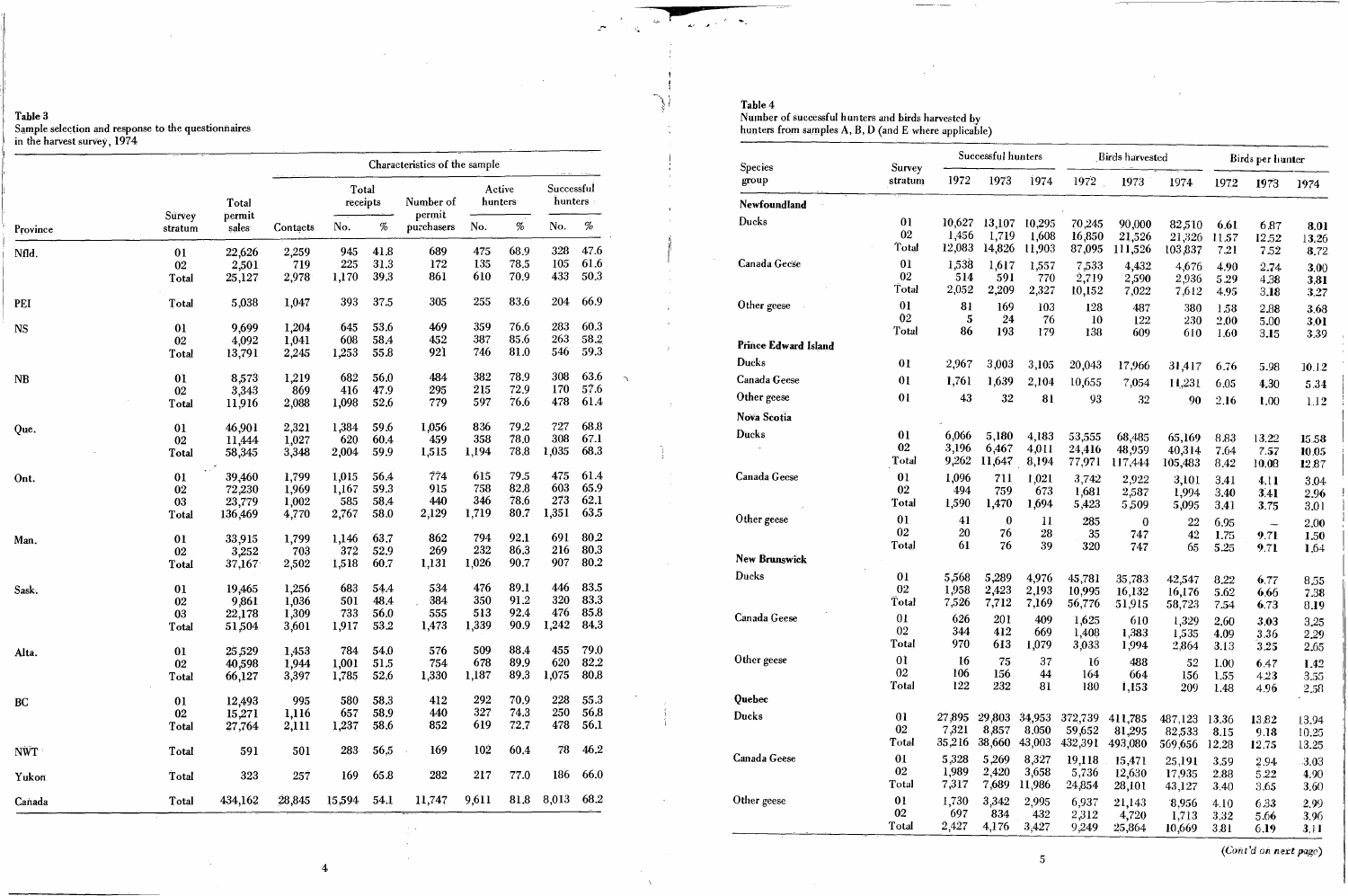# Table 4 (cont'd)<br>Number of successful hunters and birds harvested by<br>hunters from samples A, B, D (and E where applicable)

|                  |                   |                  | Successful hunters             |                         |                               | <b>Birds</b> harvested |                                         | Birds per hunter        |                         |                         |
|------------------|-------------------|------------------|--------------------------------|-------------------------|-------------------------------|------------------------|-----------------------------------------|-------------------------|-------------------------|-------------------------|
| Species<br>group | Survey<br>stratum | 1972             | 1973                           | 1974                    | 1972                          | 1973                   | 1974                                    | 1972                    | 1973                    | 1974                    |
| Ontario          |                   |                  |                                |                         |                               |                        |                                         |                         |                         |                         |
| Ducks            | 0 <sub>1</sub>    | 20,139           | 19,651                         | 19,228                  | 265,131                       | 192,124                | 206,011                                 | 13.17                   | 9.78                    | 10.71                   |
|                  | $02\,$            | 46,208           | 52,435                         | 50,138                  | 426,122                       | 437,153                | 470,015                                 | 9.22                    | 8.34                    | 9.37                    |
|                  | 03                | 13,482           | 14,490                         | 14,110                  | 131,156                       | 123,431                | 135,543                                 | 9.73                    | 8.52                    | 9.61                    |
|                  | Total             | 79,829           | 86,576                         | 83,477                  | 822,409                       | 752,708                | 811,571                                 | 10.30                   | 8.69                    | 9.72                    |
| Canada Geese     | 01                | 2,436            | 2,721                          | 3,453                   | 11,042                        | 11,213                 | 10,461                                  | 4.53                    | 4.12                    | 3.03                    |
|                  | 02                | 5,811            | 5,729                          | 6,179                   | 13,457                        | 12,143                 | 18,070                                  | 2.32                    | 2.12                    | 2.92                    |
|                  | 03                | 1,727            | 2,190                          | 1,863                   | 4,166                         | 5,277                  | 5,053                                   | 2.41                    | 2.41                    | 2.71                    |
|                  | Total             | 9,974            | 10,642                         | 11,496                  | 28,665                        | 28,633                 | 33,585                                  | 2.87                    | 2.69                    | 2.92                    |
| Other geese      | 0 <sub>l</sub>    | 517              | 436                            | 552                     | 2,088                         | 800                    | 1,895                                   | 4.04                    | 1.83                    | 3.43                    |
|                  | 02                | 1,093            | 545                            | 934                     | 1,811                         | 787                    | 2,626                                   | 1.66                    | 1.44                    | 2.81                    |
|                  | 03                | 732              | 1,984                          | 1,538                   | 3,229                         | 10,906                 | 9,526                                   | 4.41                    | 5.49                    | 6.19                    |
|                  | Total             | 2,342            | 2,967                          | 3,025                   | 7,128                         | 12,494                 | 14,049                                  | 3.04                    | 4.21                    | 4.64                    |
| Manitoba         |                   |                  |                                |                         |                               |                        |                                         |                         |                         |                         |
| <b>Ducks</b>     | 01                | 25,226           | 22,245                         | 19,236                  | 327,413                       | 190,462                | 186,489                                 | 12.98                   | 8.56                    | 9.69                    |
|                  | 02                | 2,237            | 5,959                          | 6,072                   | 28,781                        | 61,468                 | 63,101                                  | 12,87                   | 10.32                   | 10.39                   |
|                  | Total             | 27,463           | 28,204                         | 25,309                  | 356,194                       | 251,930                | 249,590                                 | 12.97                   | 8.93                    | 9.86                    |
| Canada Geese     | 0 <sub>1</sub>    | 13,485           | 12,997                         | 10,275                  | 43,073                        | 54,066                 | 42,392                                  | 3.19                    | 4.16                    | 4.13                    |
|                  | $02\,$            | 973              | 2,786                          | 3,749                   | 4,485                         | 9,498                  | 15,853                                  | 4.61                    | 3.41                    | 4.23                    |
|                  | Total             | 14,458           | 15,784                         | 14,025                  | 47,558                        | 63,565                 | 58,246                                  | 3.29                    | 4.03                    | 4.15                    |
| Other geese      | 01                | 5,469            | 7,011                          | 6,495                   | 15,180                        | 23,831                 | 25,497                                  | 2.78                    | 3.40                    | 3.93                    |
|                  | 02                | 445              | 867                            | 1,169                   | 2,048                         | 1,990                  | 4,774                                   | 4.60                    | 2.30                    | 4.08                    |
|                  | Total             | 5,914            | 7,878                          | 7,665                   | 17,228                        | 25,821                 | 30,272                                  | 2.91                    | 3.28                    | 3.95                    |
| Saskatchewan     |                   |                  |                                |                         |                               |                        |                                         |                         |                         |                         |
| <b>Ducks</b>     | 01                | 17,455           | 15,401                         | 18,062                  | 244,637                       | 179,863                | 269,431                                 | 14.02                   | 11.68                   | 14.92                   |
|                  | 02                | 8,778            | 6,873                          | 8,922                   | 153,999                       | 110,931                | 171,181                                 | 17.54                   | 16.14                   | 19.19                   |
|                  | 03                | 14,524           | 14,572                         | 16,805                  | 218,246                       | 181,074                | 259,049                                 | 15.03                   | 12.43                   | 15.41                   |
|                  | Total             | 40,757           | 36,846                         | 43,791                  | 616,882                       | 471,868                | 699,662                                 | 15.14                   | 12.81                   | 15.98                   |
| Canada Geese     | 0 <sub>1</sub>    | 7,851            | 9,389                          | 7,744                   | 31,555                        | 49,180                 | 28,080                                  | 4.02                    | 5.24                    | 3.63                    |
|                  | 02                | 2,082            | 1,546                          | 2,082                   | 7,061                         | 4,396                  | 6,724                                   | 3.39                    | 2.84                    | 3.23                    |
|                  | 03                | 2,695            | 3,517                          | 4,300                   | 10,102                        | 11,650                 | 14,284                                  | 3.75                    | 3.31                    | 3.32                    |
|                  | Total             | 12,628           | 14,453                         | 14,127                  | 48,718                        | 65,228                 | 49,090                                  | 3.86                    | 4,51                    | 3,47                    |
| Other geese      | 01                | 7,554            | 8,142                          | 7,154                   | 33,322                        | 39,780                 | 30,684                                  | 4.41                    | 4.89                    | 4.29                    |
|                  | 02                | 893              | 1,075                          | 881                     | 2,588                         | 2,302                  | 1,925                                   | 2.90                    | 2.14                    | 2.18                    |
|                  | 03                | 1,720            | 2,741                          | 3,107                   | 4,925                         | 9,645                  | 9,334                                   | 2.86                    | 3.52                    | 3.00                    |
|                  | Total             | 10,167           | 11,959                         | 11,143                  | 40,835                        | 51,727                 | 41,944                                  | 4.02                    | 4.33                    | 3.76                    |
| Alberta          |                   |                  |                                |                         |                               |                        |                                         |                         |                         |                         |
| Ducks            | 01<br>02<br>Total | 19,252<br>30,840 | 23,678<br>50,092 53,411 57,170 | 24,441<br>29,733 32,728 | 251,298<br>550,897<br>802,195 | 293,698<br>537,935     | 371,484<br>642,788<br>831,633 1,014,273 | 13.05<br>17.86<br>16.01 | 12.40<br>18.09<br>15.57 | 15,20<br>19.64<br>17.74 |
| Canada Geese     | 01                | 5,884            | 9,101                          | 8,955                   | 25,611                        | 41,509                 | 38,582                                  | 4.35                    | 4.56                    | 4.31                    |
|                  | 02                | 8,154            | 6,058                          | 5,900                   | 31,588                        | 27,881                 | 25,368                                  | 3.87                    | 4.60                    | 4.30                    |
|                  | Total             | 14,038           | 15,159                         | 14,856                  | 57,199                        | 69,390                 | 63,951                                  | 4.07                    | 4.58                    | 4.30                    |
| Other geese      | 01                | 3,978            | 5,420                          | 5,381                   | 15,681                        | 22,401                 | 19,200                                  | 3.94                    | 4.13                    | 3.57                    |
|                  | 02                | 5,139            | 2,772                          | 2,991                   | 19,632                        | 10,193                 | 10,032                                  | 3.82                    | $-3.68$                 | 3.35                    |
|                  | Total             | 9,117            | 8,193                          | 8,372                   | 35,313                        | 32,595                 | 29,233                                  | 3.87                    | 3.98                    | 3.49                    |

البس

Table 4 (cont'd)<br>Number of successful hunters and birds harvested by<br>hunters from samples A, B, D (and E where applicable)

 $\sim 10^4$ 

|                              |                               |                           | Süccessfül hünters        |                          |                              | <b>Birds</b> harvested       | Birds per hunter              |                         |                         |                        |
|------------------------------|-------------------------------|---------------------------|---------------------------|--------------------------|------------------------------|------------------------------|-------------------------------|-------------------------|-------------------------|------------------------|
| Species<br>Group             | Survey<br>stratum             | 1972                      | 1973                      | 1974                     | 1972                         | 1973                         | 1974                          | 1972                    | 1973                    | 1974                   |
| <b>British Columbia</b>      |                               |                           |                           |                          |                              |                              |                               |                         |                         |                        |
| Ducks                        | 01<br>02<br>Total             | 7,353<br>10,539<br>17,892 | 7,412<br>11.757<br>19,169 | 6,695<br>7,548<br>14,243 | 91,045<br>173,168<br>264,213 | 74,439<br>180,922<br>255,361 | 64,952<br>145,993<br>210,945  | 12.38<br>16.43<br>14.77 | 10.04<br>15.39<br>13.32 | 9.70<br>19,34<br>14.81 |
| Canada Geese                 | 0 <sub>l</sub><br>02<br>Total | 1,607<br>1,508<br>3,115   | 1,928<br>1,943<br>3,872   | 1,677<br>912<br>2,589    | 3,729<br>4,071<br>7,800      | 5,124<br>4,962<br>10,087     | 6,032<br>4,335<br>10,368      | 2.32<br>2.70<br>2.50    | 2.66<br>2.55<br>2.61    | 3.60<br>4.75<br>4.00   |
| Other geese                  | 01<br>02<br>Total             | 295<br>362<br>657         | 413<br>420<br>833         | 75<br>584<br>659         | 623<br>700<br>1,323          | 641<br>1,354<br>1,995        | 88<br>1,109<br>1,198          | 2.11<br>1.93<br>2.01    | 1.55<br>3.22<br>2.39    | 5.84<br>1.90<br>1.82   |
| <b>Northwest Territories</b> |                               |                           |                           |                          |                              |                              |                               |                         |                         |                        |
| <b>Ducks</b>                 | 01<br>Total                   |                           |                           | 459<br>459               |                              |                              | 5,269<br>5,269                |                         |                         | 11.48<br>11.48         |
| Canada Geese                 | 0 <sub>1</sub><br>Total       |                           |                           | 31<br>31                 |                              |                              | 132<br>132                    |                         |                         | 4.20<br>4.20           |
| Other geese                  | 01<br>Total                   |                           |                           | <b>20</b><br>20          |                              |                              | 243<br>243                    |                         |                         | 11.60<br>11.60         |
| <b>Yukon Territory</b>       |                               |                           |                           |                          |                              |                              |                               |                         |                         |                        |
| <b>Ducks</b>                 | 01<br>Total                   |                           |                           | 167<br>167               |                              |                              | 1,097<br>1,097                |                         |                         | 6.55<br>6.55           |
| Canada Geese                 | 01<br>Total                   |                           |                           | 24<br>24                 |                              |                              | 82<br>82                      |                         |                         | 3.31<br>3.31           |
| Other geese                  | 01<br>Total                   |                           |                           | $\frac{5}{5}$            |                              |                              | $\mathbf{H}$<br>$\mathbf{11}$ |                         |                         | 2.00<br>2.00           |

(Cont'd on next page)

 $\rightarrow$